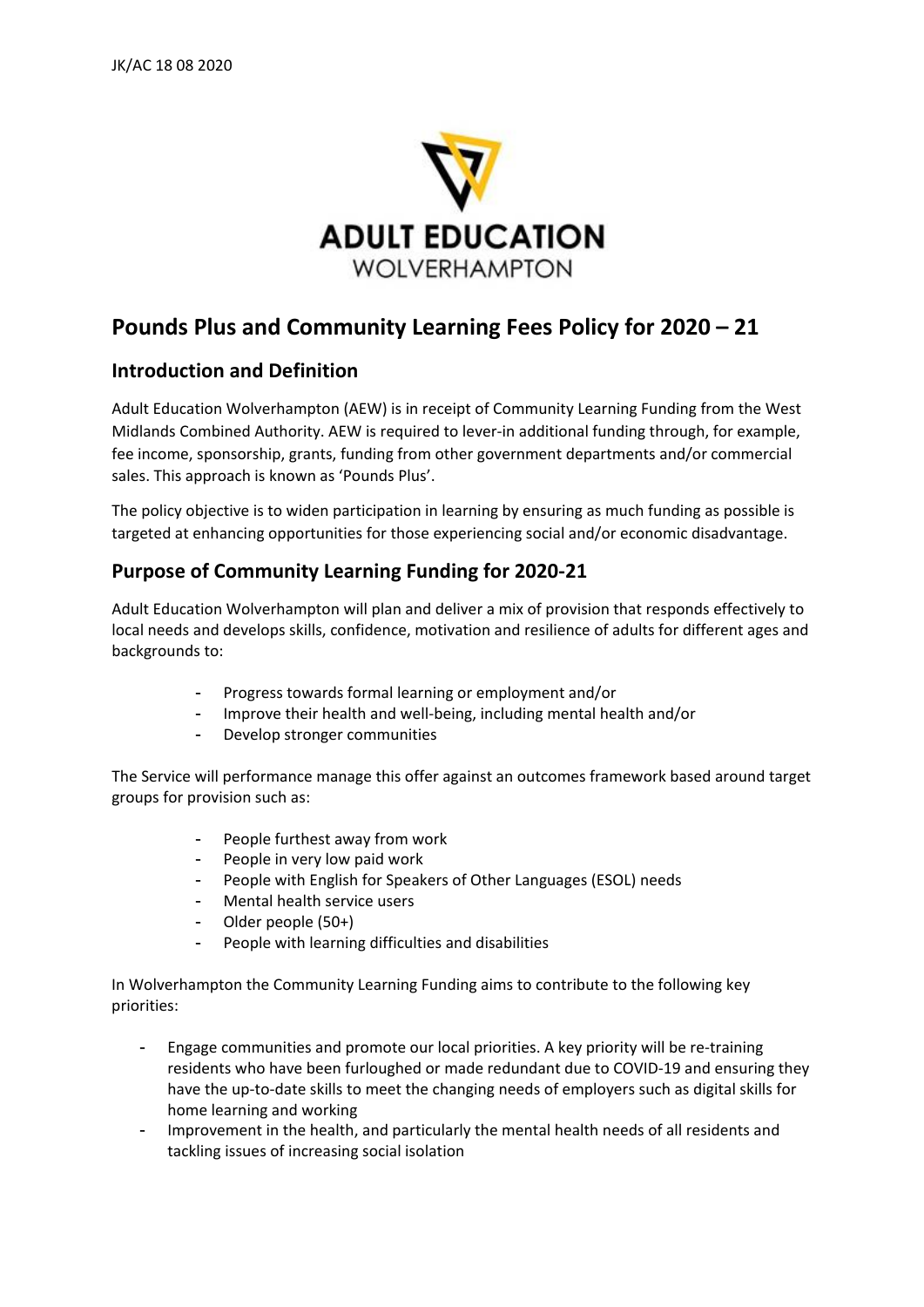- Targeted provision to engage priority groups including BAME and residents who may have experienced a disproportionately higher impact due to COVID-19.
- Targeted provision to engage residents with disabilities, those with no and low qualifications and those employed on a low wage including health and care workers
- Targeted provision to engage young people who are currently not in education or employment or have been in care or are leaving care
- Targeted provision to improve progression and ensuring there is a continuum of support to move people from basic skills through to level 3+ and into employment
- Targeted provision that continues to promote the benefits of learning meeting the need for social distancing e.g. blended and online learning
- Targeted provision to support those residents least able to pay and particularly those whose finances and employment may have been adversely affected by COVID-19
- Targeted Family Learning provision to engage and progress disadvantaged families and groups from priority neighbourhoods and to support digital inclusion and active citizenship.
- Develop the English language skills of residents who are new to ESOL in areas of highest need, promoting social cohesion and enabling their integration in the life of the City. Train volunteers to effectively support those with ESOL needs, so as to enhance informal learning opportunities and promote social integration activities in the community.

The national, regional and local priorities have led Adult Education Wolverhampton to develop the following priorities and delivery plan for its Community Learning Funding: Priority groups include:

- Disadvantaged groups living in the priority wards of Bilston East, Bushbury South and Lowhill, East Park, Ettingshall, Heath Town and St. Peter's
- People from a BAME background
- People who are unemployed and low skilled
- People with disabilities
- Older people
- Vulnerable people
- Families with multiple disadvantage factors
- Families and individuals identified by Public Health as being from the top 20 most deprived streets in Wolverhampton

AEW is supported in its planning and delivery by well-developed, productive partnerships internally within the Council and externally with a range of public, private and third sector organisations, including City of Wolverhampton College, Wolverhampton University, Job Centre Plus, the Refugee and Migrant Centre and the Learning Platform. Schools, Children's Centres and Strengthening Family Hubs are particularly valuable in supporting the co-design and delivery of Family Learning courses. We will plan our provision against the following six intents and monitor and evaluate against the eighteen outcomes listed:

- 1. Improved health and wellbeing
	- $\triangleright$  Improved or maintained physical health
	- $\triangleright$  Improved or maintained mental health
	- $\triangleright$  Improved or maintained wellbeing
- 2. Increased integration
	- $\triangleright$  Reduction in isolation
	- $\triangleright$  Increase in integration
	- $\triangleright$  Strengthened communities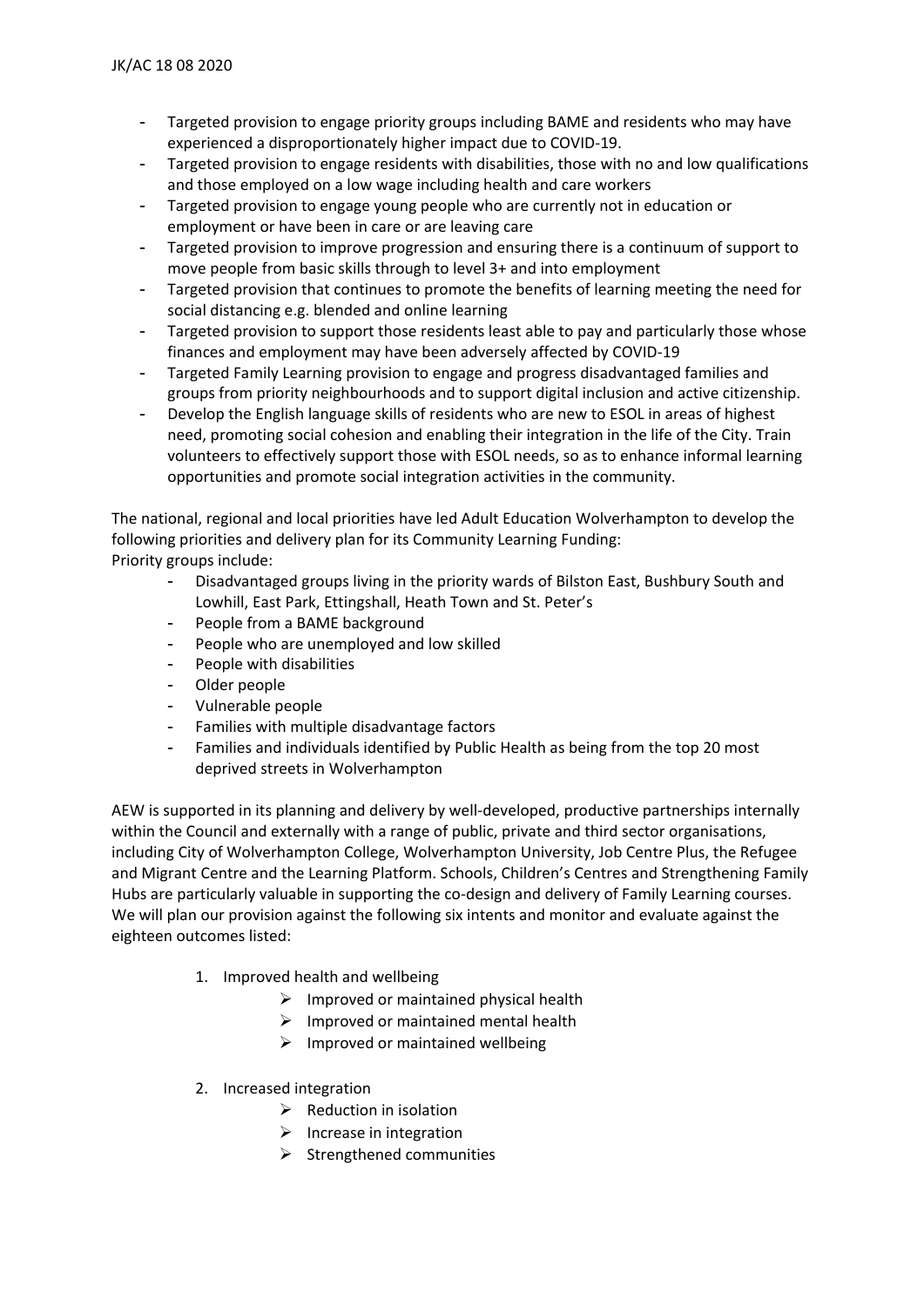- 3. Prepared towards employment
	- $\triangleright$  Progression towards work
	- $\triangleright$  Gained a job or a better job
	- $\triangleright$  Progression to a higher level of study
- 4. Improved active citizenship
	- $\triangleright$  Increased participation in cultural opportunities
	- $\triangleright$  Production, exhibition or sale of a creative product
	- $\triangleright$  Contribution to community or regional culture
- 5. Improved confidence/resilience
	- $\triangleright$  Improved confidence
	- $\triangleright$  Improved critical thinking and creative thinking
	- $\triangleright$  Improved resilience
- 6. Developed key life skills
	- $\triangleright$  Improved parenting skills
	- $\triangleright$  Progression towards independent living
	- $\triangleright$  Increased capacity to support child's learning.

Alongside the curriculum intent the Service will:

- demonstrate increased cost efficiency and effectiveness by increasing enrolments and widening participation
- continue to develop community partnerships to strengthen its reach to priority groups

### **Pounds Plus**

The Service will deploy the following approaches to achieve a positive Pounds Plus contribution to Community Learning:

- Room rental in spaces not utilised for AEW learning purposes, this will maximise building utilisation and spread costs for facilities and utilities costs.
- Support Learning Clubs, which are self-funded learning groups that are charged by AEW for marketing, administration, room usage, technician and facilities services. In addition, students attending Learning Clubs are charged a termly fee by AEW for health and safety, safeguarding and other support services.
- Use of volunteers for marketing and enrolment events
- Receiving income from full cost recovery courses
- Receiving income from other funding sources such as the ESOL Integration Fund
- Maximising curriculum effectiveness and efficiency through planning pathways from engaging residents from priority groups through to level 2 and 3, with Community Learning episodes strategically placed to bridge gaps and consolidate learning.

### **Community Learning Fees**

The Council fees and charges arrangements are approved annually by the Cabinet Resources Panel.

In 2020-21 is was approved that the: